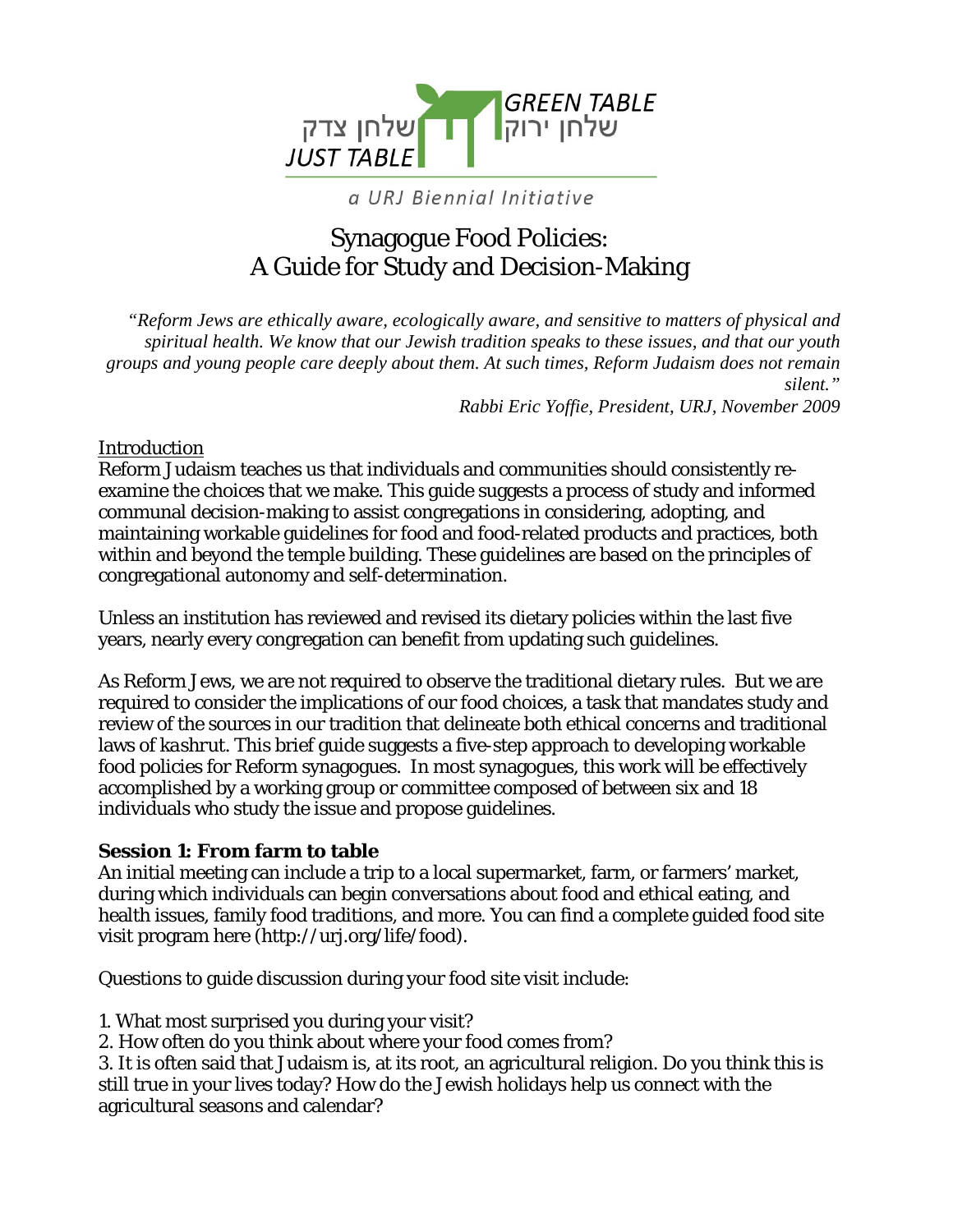4. How can people benefit by visiting places where food is produced? What is the benefit of eating local? Do you think these activities reflect Jewish values?

5. Did the produce you saw on the farm (or at the farmers' market) look different than the fruits and vegetables you buy in your grocery store?

### **Session 2: Living our Values/ Ethical Eating**

At your second meeting, you may begin by reviewing your congregation's mission statement and discussing the attitudes, beliefs and values that shape the consideration of Jewish practice on social issues. After reviewing the congregation's mission statement, brainstorm values that may inform your work together on food policy. This exercise will facilitate the identification of standards that will be helpful in crafting food policies that exemplify the most important values of your congregation.

The following list<sup>1</sup> may be useful to a convener or facilitator in helping focus the discussion. (Some of these values are explored in greater detail below.) Spend a few minutes reviewing this list individually, and as a group, and create a 'short list' of the Jewish values that most members of your working group find important.

| Love                       | <b>Humility</b>            | We were Slaves in Egypt                          |
|----------------------------|----------------------------|--------------------------------------------------|
| <b>Service</b>             | <b>Avoiding Waste</b>      | <b>Health and Wellness</b>                       |
| <b>Not Wasting Time</b>    | Covenant                   | <b>Created in the Image of God</b>               |
| <b>Paths of Peace</b>      | Democracy                  | <b>Connection to God</b>                         |
| <b>Diversity</b>           | Egalitarianism             | Truth/Integrity                                  |
| <b>Land of Israel</b>      | Fidelity                   | Environmentalism                                 |
| <b>Covenanted Caring</b>   | Gratitude                  | <b>Beautifying Jewish Observance</b>             |
| Inclusion                  | <b>Jewish Authenticity</b> | Intention                                        |
| <b>Holiness</b>            | <b>Human Dignity</b>       | <b>Commitment to Community</b>                   |
| <b>Jewish Learning</b>     | Menschlikheit              | Unity/Survival of the Jewish People              |
| <b>Rest and Renewal</b>    | Obligation                 | <b>Physical Pleasure</b>                         |
| Pluralism                  | Compassion/Mercy           | <b>Be Fruitful and Multiply</b>                  |
| Peace at Home              | <b>Protecting the Body</b> | Preserving the Chain of Tradition                |
| <b>Guarding the Speech</b> | <b>Joy and Celebration</b> | Spirituality                                     |
| <b>Improving the World</b> | <b>Social Justice</b>      | <b>Prevention of Pain to Animals</b>             |
| <b>Modesty</b>             | Awe of God                 | The Earth and all that is in it belong<br>to God |

The conversation can then continue, exploring the congregational dietary implications of the values you have identified.

This would be an appropriate time to begin exploring "ethical *kashrut*" or "eco-*kashrut*." Beginning in the late 1970s, progressive Jews began speaking about "ethical *kashrut*," also called "eco-*kashrut*," a reconsideration of Jewish dietary guidelines in light of a range of concerns including but not limited to the use of pesticides and growth hormones, the conditions in which animals are raised, the working conditions for farm workers and food processors, and more.2

Traditionally, laws of *kashrut*, (literally, that which is "fit") provide guidelines for Jewish eating. The approach of "ethical *kashrut*" suggests that what we eat can expand upon the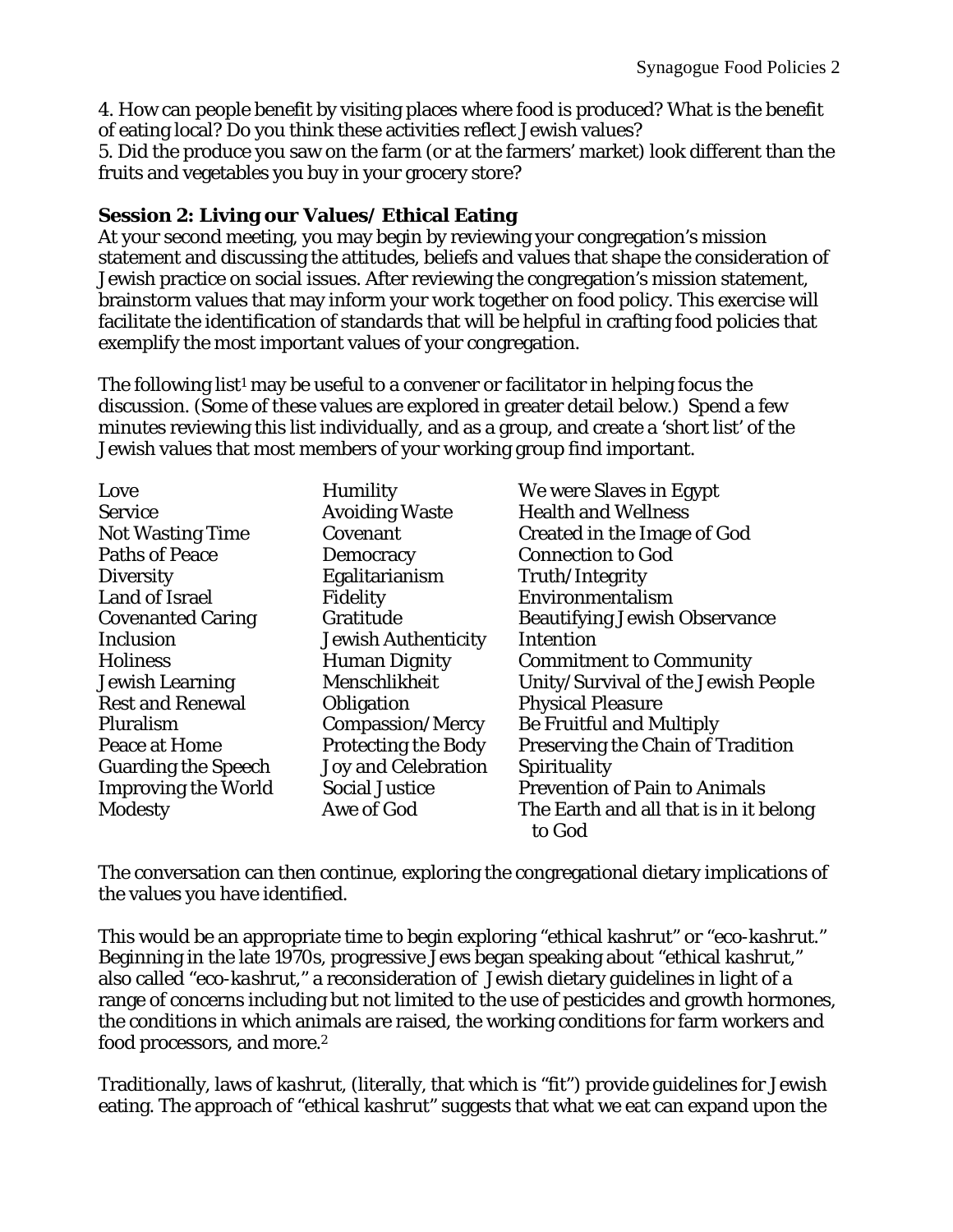paradigms established by traditional *kashrut*. "Ethical *kashrut*," or "ethical Jewish eating" encourages us to think of every food choice we make in the context of values that are part of our conscience and/or our Jewish tradition.

Here is a list of traditional Jewish values that can help us make appropriate food choices for ourselves, our families, and our congregations.3 Let us consider:

# **Respect for animals כעלי חיים**

 (*Tza'ar ba'alei chayim*: literally, distress of those who possess life) For some, this suggests abstaining from the flesh of poultry or animals raised in "factory farm" conditions. For others, this value supports vegetarianism. Others extend the concept to honoring plant life, and restricting the use of fruits and vegetables treated with pesticides or foods that have been genetically manipulated.

## **Protecting one's own body שמירת הגוּף**

(*Shmirat Haguf*) This value guides us to abstain from foods with carcinogens or dangerous levels of hormones, and to consume alcohol, caffeine and tobacco in healthy moderation. This value also reminds us of the dangers of eating disorders, which make food into a weapon that we use against ourselves.

### **Fair distribution of food コワコン**

(*Tzedakah*) Practices that reflect this value include recognizing our bounty by sharing with those who would otherwise go hungry, providing free meals at our synagogue, and donating a portion of our celebrations to Mazon or other hunger organizations.

# **Sanctifying the act of eating** *ערכה/קדו***שה**

(*Brachah and Kedushah*) When we eat, our tradition urges us to express gratitude by acknowledging the sources of our food, including celebrating the process and the journey from farm to table.

# **Pursue peace and justice**  $\overline{C}$  וצדק  $\overline{C}$

(*Rodef Shalom v'Tzedek*) This value guides us to avoid food produced by companies or countries that violate values of fair pay, decent working conditions, and more.

### **Session 3: Our Reform Heritage: Continuing a Tradition of Informed and Intentional Choice**

During your third session, your group will review several Platforms of the Reform Movement over time, and discuss how our historical stances as a Movement intersect with our contemporary conversations about ethical eating. You will see how the Reform Movement has viewed dietary policy over time and have an opportunity to discuss whether you agree with these various Reform views on dietary restrictions and policies for communal eating in Reform Jewish settings. Taken together, these documents can inform grounded, solid decisions for your congregation.4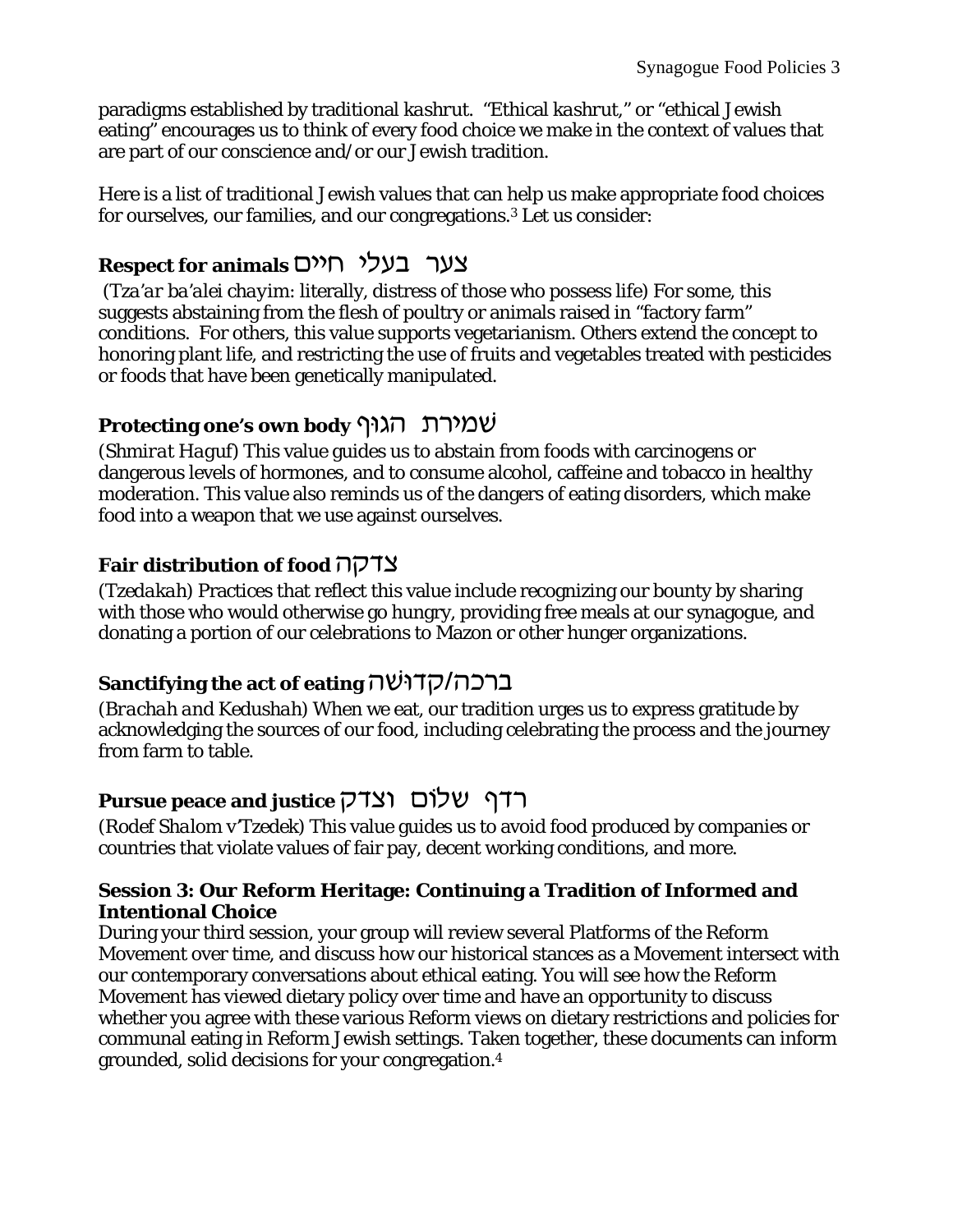Though the considerations and values that we look to today may differ from those highlighted by our Movement's policies in the past, our historical tradition provides an important starting point for this discussion, as we work to make informed, Jewish decisions about food policy. As you examine and discuss these policies, consider how they apply to contemporary congregational life, and if there are particular pieces with which you do or do not agree.

### **TEXT 1: An Excerpt from the Pittsburgh Platform of 1885**

*We hold that all such Mosaic and rabbinical laws as regulate diet, priestly purity and dress originated in ages and under the influence of ideas altogether foreign to our present mental and spiritual state. They fail to impress the modern Jew with a spirit of priestly holiness; their observance in our days is apt rather to obstruct rather than to further modern spiritual elevation.* 

Does the passage prohibit observance of the dietary laws? This is a much-debated question. The first sentence does not seem to prohibit them, but the second sentence ends with the reference to "obstructing spiritual elevation." Discuss.

The Pittsburgh Platform goes on to say: "We recognize in Judaism a progressive religion, ever striving to be in accord with the postulates of reason." How does this line compare to, and contrast with, the statement on dietary law? How do both of these passages apply to a contemporary discussion of ethical eating and food practices, including and beyond traditional laws of *kashrut*?

### **TEXT 2: Excerpts from the Columbus Platform of 1937**

*Each age has the obligation to adapt the teaching of the Torah to its basic needs in consonance with the genius of Judaism.* 

*Judaism seeks the attainment of a just society by the application of its teachings to the economic order, to industry and commerce, and to national and international affairs…It champions the cause of all who work and of their right to an adequate standard of living, as prior to the rights of property. Judaism emphasizes the duty of charity, and strives for a social order which will protect men against the material disabilities of old age, sickness and unemployment.* 

*Jewish life is marked by consecration to these ideals of Judaism. It calls for faithful participation in the life of the Jewish community as it finds expression in home, synagogue and school and in all other agencies that enrich Jewish life and promote its welfare.* 

The tone of this statement seems to contrast with the Pittsburgh Platform of 1885. Do you think that those who drafted this Platform wanted to open new pathways of observance for Reform Jews?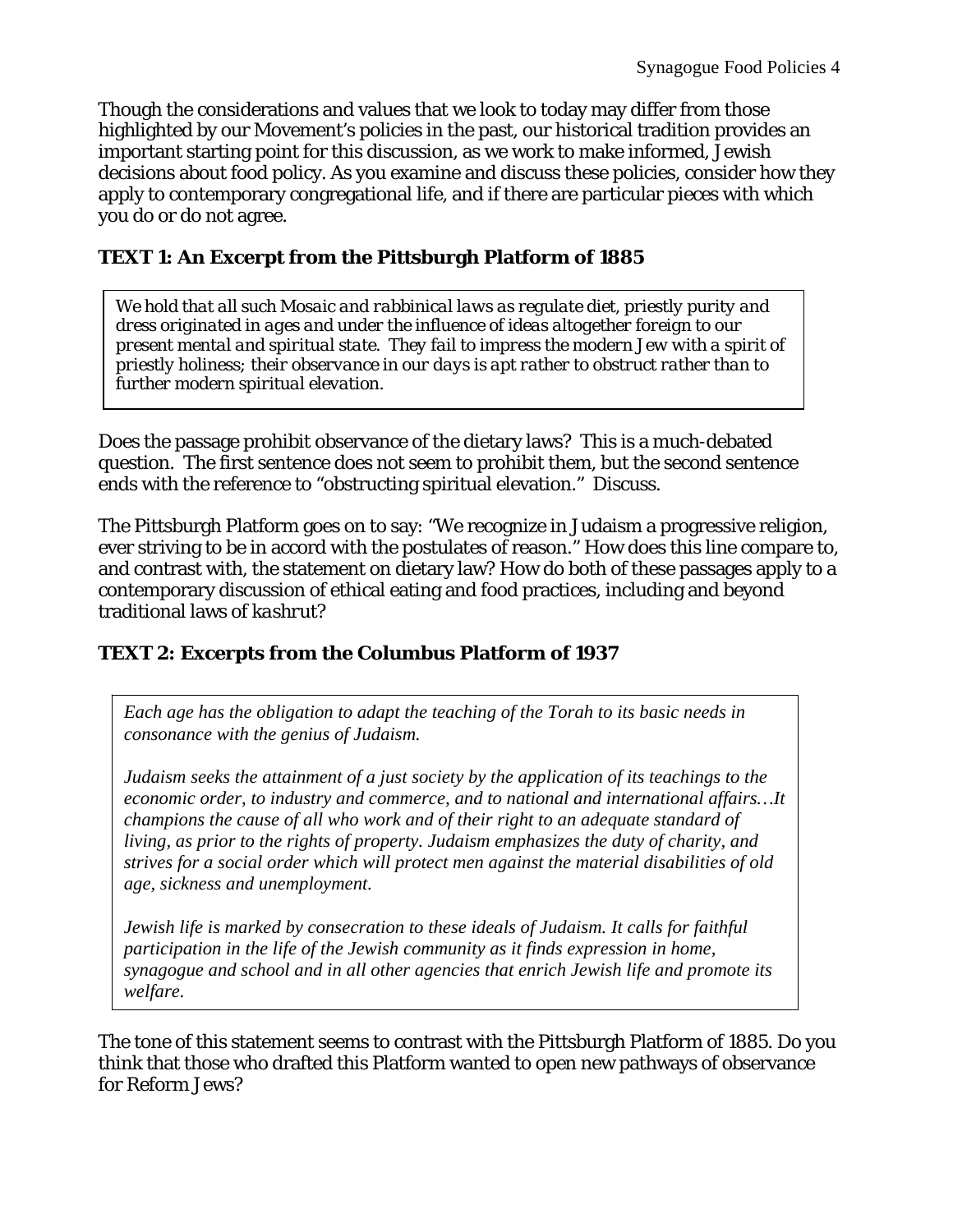No specific reference to the dietary laws is made in this document, but there is discussion of congregational life, social justice and Torah. How could these Platform excerpts, without directly mentioning eating concerns, inform our current decisions about food policy?

#### **TEXT 3: Excerpt from Commentary on A Statement of Principles for Reform Judaism of 1999**

*In a time when more and more people are using diet to express their beliefs, "our peoples' ongoing relationship with God" makes an increasing number of Reform Jews look seriously at aspects of* kashrut*. The Third Draft of the Principles specifically mentioned* kashrut, tallit, tefillin*, and* mikveh *(ritual immersion) to demonstrate the principle that there is no* mitzvah *barred to Reform Jews, even as the Reform Movement does not compel the observance of any* mitzvot*. Implied in the word "modern," is a desire to "introduce innovation while preserving tradition" (Preamble). An example of this might be extending dietary restrictions to animals raised under conditions violating* tza'ar ba'alei chayim *(inflicting pain on living creatures), or refraining from foods which demonstrate the* oshek*, oppression, of those who work the fields to harvest our foods.* 

What do you make of the reference to *kashrut* in this paragraph? Why might *kashrut* have been deleted from the final version of the platform? How have attitudes toward *kashrut* and eating changed in your congregation in the last five, ten or 20 years?

The excerpt refers both to "aspects" of *kashrut* and to a desire for blending innovation and tradition in our eating practices. How might your synagogue food policy reflect this idea?

\* \* \* \* \* \* \* \* \* \* \* \* \* \* \* \* \* \* \* \* \* \* \* \* \* \* \* \* \* \* \* \* \* \* \* \* \* \* \* \* \* \* \* \* \* \* \* \*

These texts help us to see the evolution in Reform Jewish understanding of the relationship between eating and holiness. The platforms written since 1937 illustrate an increasing openness to a Reform exploration of tradition, and by extension, to traditional dietary laws. Although ethical eating is not specifically mentioned in any of the recent platforms, there is ample evidence that food continues to be a focus of attention of many Reform Jews and Reform institutions.5

An additional activity on this topic might be inviting committee members to consider how our dietary decisions have historically served as one primary path to express Jewish values. The list might include:

### **Covenant** ברית

(*brit*) The covenant is a pact that we, the Jewish People, enter into and maintain with God and with one another. Many understand the observance of *mitzvot* (literally "commandments") to be an expression of our commitment to this covenant. For many, observing *kashrut* and maintaining a particular diet fulfills an essential *mitzvah*.

### **Holiness אֲדוּשׁה**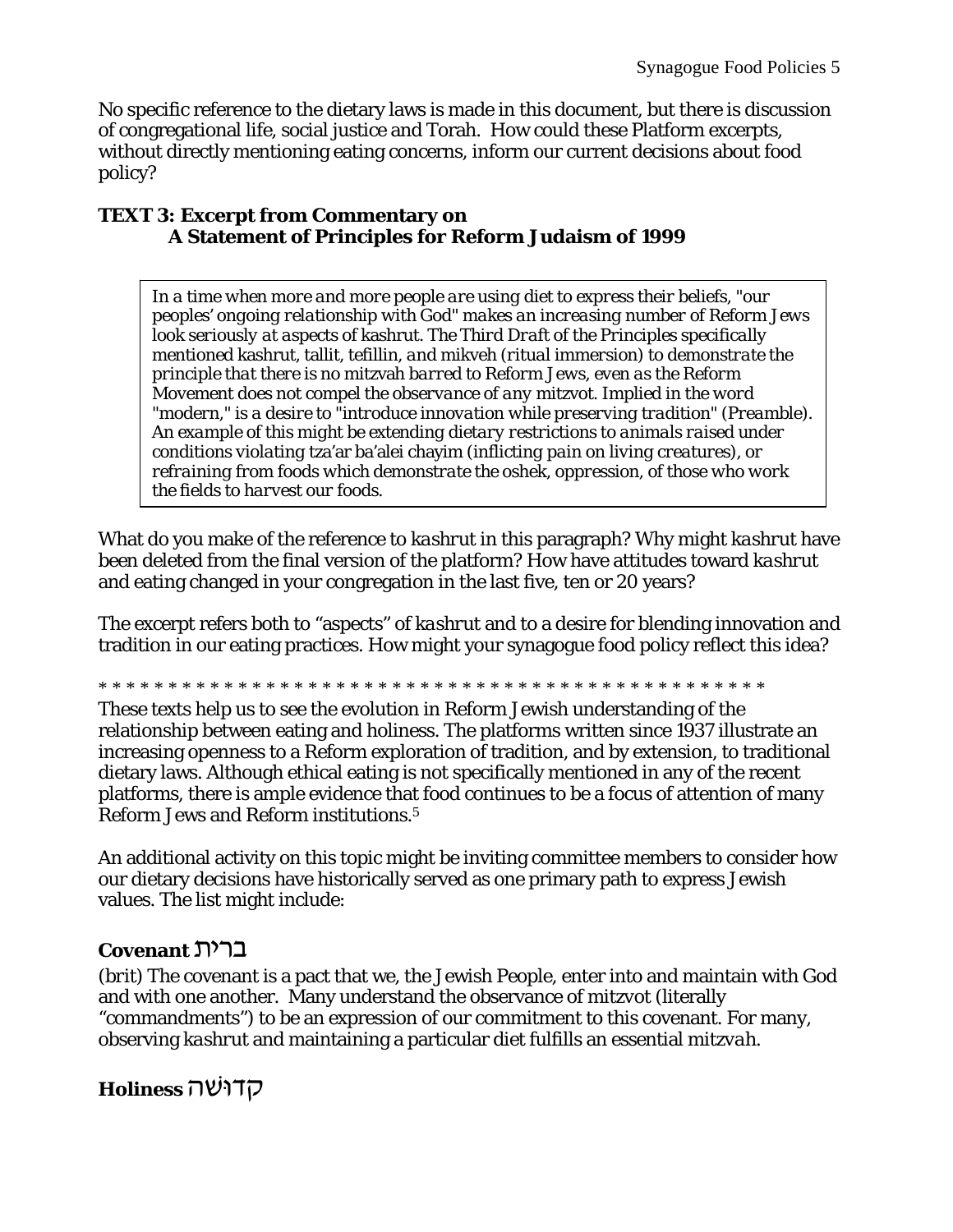(*kedusha*) The Torah teaches that humans are created in God's image and must thus work toward *kedusha*, holiness, mindful of our essential animal instincts. Making distinctions and sanctifying what and how we eat through traditional kosher laws can be one powerful manifestation of *kedusha*.

### **Jewish Identity** *Mill*

(*z'hut*) Observing *kashrut* or eating "kosher style" enables us to connect to the Jewish People. As covenant reinforces our spiritual bond with God and other Jews, *z'hut*  reinforces our cultural bond with other Jews.

### **Health בריאוּת**

(*bri'ut*) Ancient and modern Jewish authorities alike have suggested that the details of *kashrut* can be explained by their unique health properties. While we do not treat Torah as a reliable medical treatise, we can continue to honor our Jewish values through healthy eating choices.

### **Session 4: Congregational Policies: Theirs and Ours**

Committee members will come together again to review other congregational food policies and to draft an appropriate policy for your synagogue. This may take more than one session. (Sample policies are found in the appendix to this document.)

Questions as you read policies might include:

- Does this policy address dietary and ethical eating concerns beyond *kashrut*?
- Does the statement offer explanations of how or why decisions were made? Does it provide insight into the process of decision-making for this congregation?
- Does this policy offer illustrative examples?
- Does this policy explicitly address Reform Jewish values or reflect the mission statement of the congregation?

After reviewing other congregational examples, the committee is ready to begin to draft a policy for your synagogue. This process demands time, intentional listening, attention to detail, and good humor. Once you have completed drafting the policy, you will need to develop a system for consideration, ratification, publication, and periodic review. You may want to use existing models for policy-making in your congregation as a starting point for advancing your new food policy. Each of these steps must be made with deliberation and intention. The process of preparing a workable food policy for your congregation can be a source of great satisfaction, for you will conclude with a usable product that will serve your synagogue and your members for years to come.

### **Session 5: Adoption and Celebration**

Once the policy has been proposed, tested, and accepted by the Board or other decisionmaking body, think about hosting a festive meal to mark the occasion. Consider inviting your entire congregation and community to the meal to 'experience' your exciting new policy, and try to highlight foods that illustrate the values embodied by your policy. Such a celebration can be a wonderful way to introduce the congregation to the fruits of your labors and to the new guidelines that will reinforce and strengthen your synagogue community.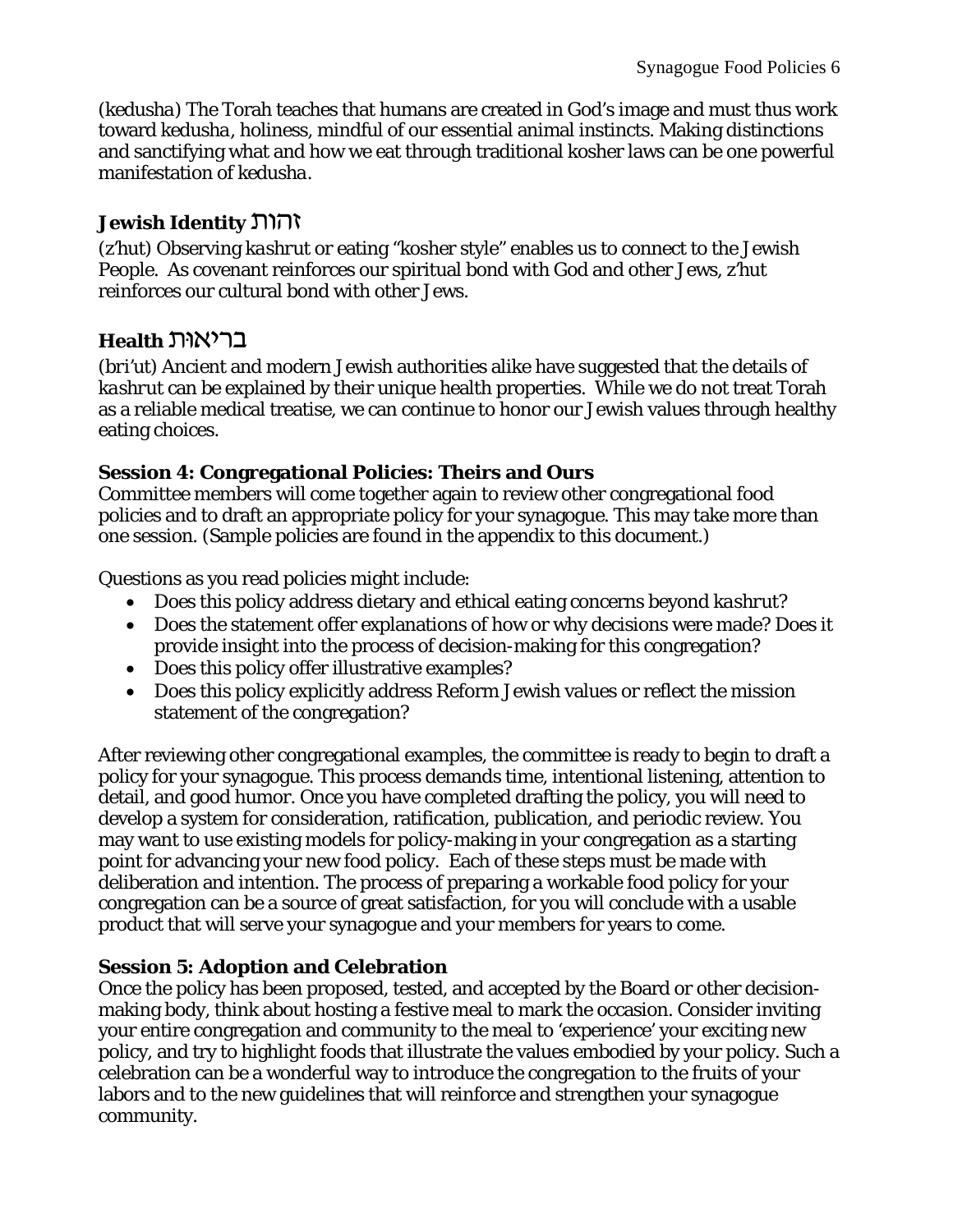*Based on a guide prepared by Rabbi Jeffrey Brown Temple Solel, Cardiff-by-the-Sea, California6*

 $\overline{a}$ 

<sup>1 &</sup>quot;Attitudes, Beliefs & Values Shaping Jewish Practice," from *A Guide to Jewish Practice* by Rabbi David Teutsch (Philadelphia:

Reconstructionist Rabbinical College, 2003), pp. 15-25. 2 Rabbi Arthur Waskow attributes the coining of "eco-kashrut" to Zalman Schachter-Shalomi in *Down-to-Earth Judaism: Food, Money, Sex, and the Rest of Life* (New York: William Morrow and Co., 1995) p. 117. <sup>3</sup> This list draws upon Waskow's work, ibid., pp. 121-122.

<sup>&</sup>lt;sup>4</sup> http://ccarnet.org/documentsandpositions/platform

<sup>&</sup>lt;sup>5</sup> The CCAR currently has a Task Force devoted to the subject, and kashrut has been highlighted in two major Reform publications of the last 25 years: *Gates of Mitzvah* by Simeon Maslin (1979) and *Jewish Living* by Mark Washofsky (2001).

<sup>&</sup>lt;sup>6</sup> This very abbreviated guide is based on Rabbi Brown's rabbinic thesis, which is available on line:

http://docs.google.com/fileview?id=0Bw1h34VZx85aZjI1MTNjODAtNTU4ZC00ZmVhLWFjMzItMmQ4YjIzZmJhNDMx&hl=en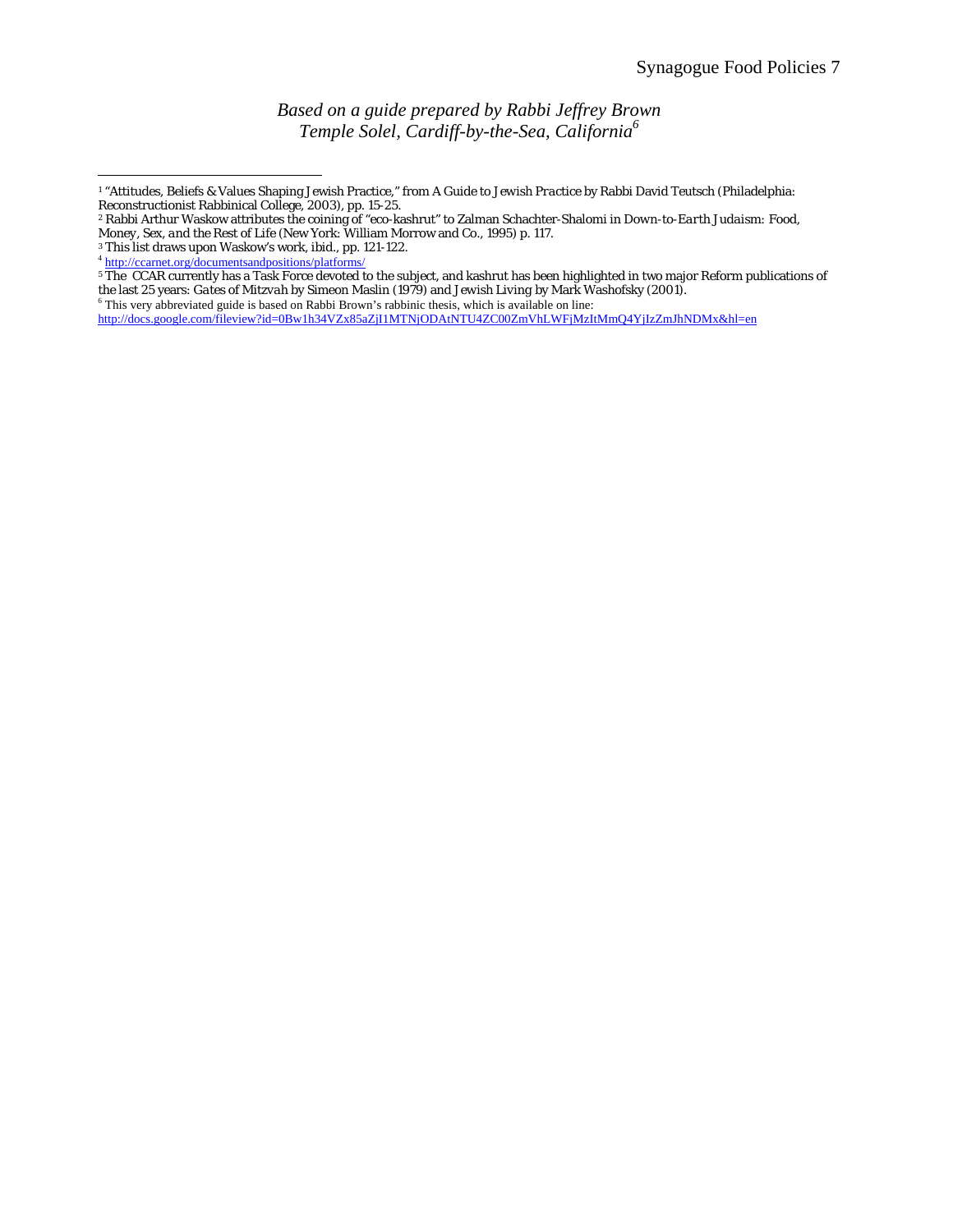

# a URJ Biennial Initiative

### SYNAGOGUE FOOD POLICIES: A URJ GUIDE FOR STUDY AND DECISION-MAKING

# **APPENDIX**

**This guide concludes with five food policies developed by URJ congregations.**

- **I. Temple Emanu El, Orange Village, Ohio**
- **II. Temple Ner Tamid, Bloomfield, NJ (a congregation that is affiliated with both the Reform and Conservative movements)**
- **III. Temple B'nai Israel, Oklahoma City, OK ( a Reform congregation with a joint religious school with a neighboring Conservative congregation)**
- **IV. Temple Adat Elohim, Thousand Oaks, CA**
- **V. Judea Reform Congregation, Durham, NC**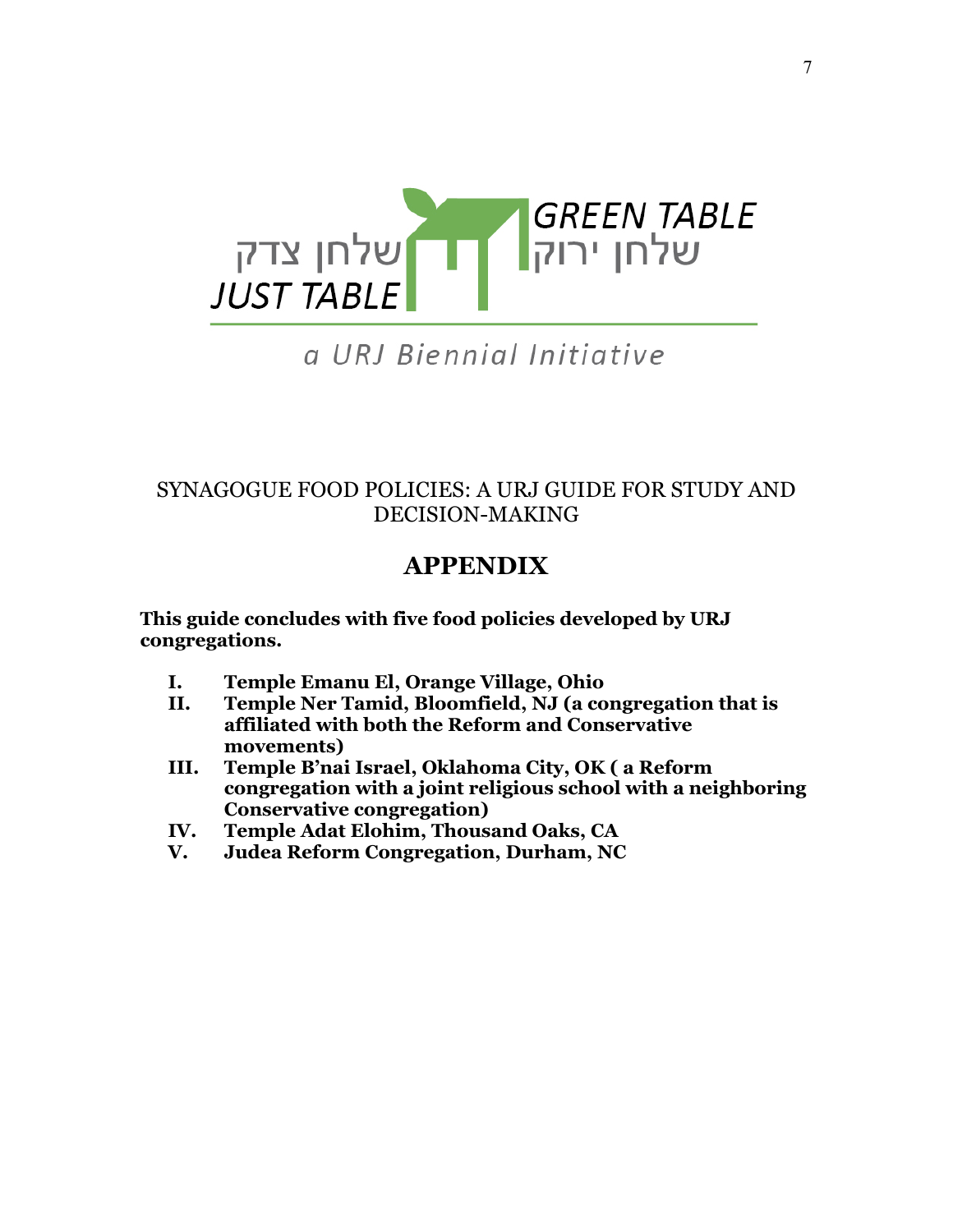# **I**. . Temple Emanu El, Orange Village, OH

# Kashrut Policy

Pork and shellfish are prohibited in this facility.

Dairy and meat products will not be served together during the same meal in this facility.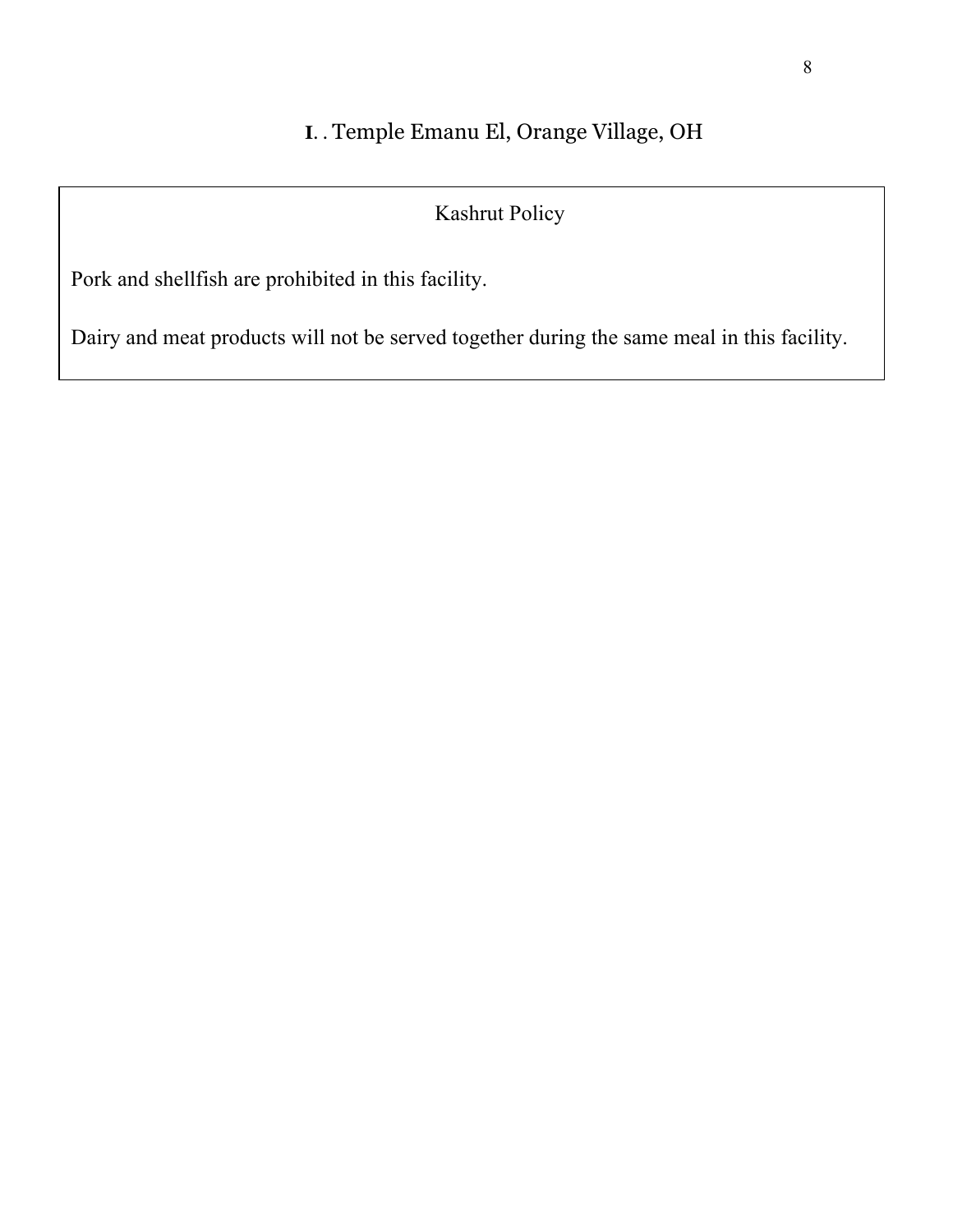# III. Kashrut Guidelines for Temple Ner Tamid, Bloomfield, NJ

Temple Ner Tamid, affiliated with both the Conservative and Reform movements of American Judaism, requires that all food brought into or prepared in the building be in keeping with our dietary guidelines of *kashrut*. Although there are differing opinions among Jews today as to what entails keeping kosher, we nevertheless believe that the basic categories of prohibition of pork products, shellfish and the mixture of meat and dairy are worthy of our respect and observance. Additionally, we affirm the *mitzvah* (commandment) of ritual slaughter (*sh'chitah*) and therefore require that all meat products be prepared under rabbinical supervision.

Below are the basic guidelines for the preparation and/or consumption of food at Temple Ner Tamid:

- no pork or pork product may be brought into the Temple;
- no meat or meat product may be brought into the Temple without rabbinical supervision (*hashgachah*)—only meat or poultry from a kosher butcher, kosher caterer or a sealed package containing a rabbinical stamp of approval may be brought into the building; Temple Ner Tamid's kitchen is basically set up for the preparation and serving of dairy meals—Rabbi Kushner must be consulted and his prior approval obtained before any meat or meat product is brought into the Temple;
- dairy (milk, cheese, etc.) and meat (beef and chicken) products may not be served at the same meal nor may they be prepared at the same time in the same area;
- no shellfish (e.g., shrimp, lobster, crab, scallop) may be brought into the Temple—only fish having fins and scales are acceptable;
- dairy, egg, pasta, fruit and vegetable products may be brought into the Temple without Rabbinical supervision;
- all beverages are acceptable;
- store-bought bread products (cookies, crackers and baked goods) must use 100% vegetable shortening (no lard or meat by-products);
- home-baked goods must use 100% vegetable shortening (no lard or meat byproducts) and be cooked in disposable tins or on aluminum foil;
- because of the complexities of the requirements of *kashrut* during the Passover season, we ask that no food (including beverages) during the 8 days of Passover be brought into the synagogue except by permission of the Rabbi.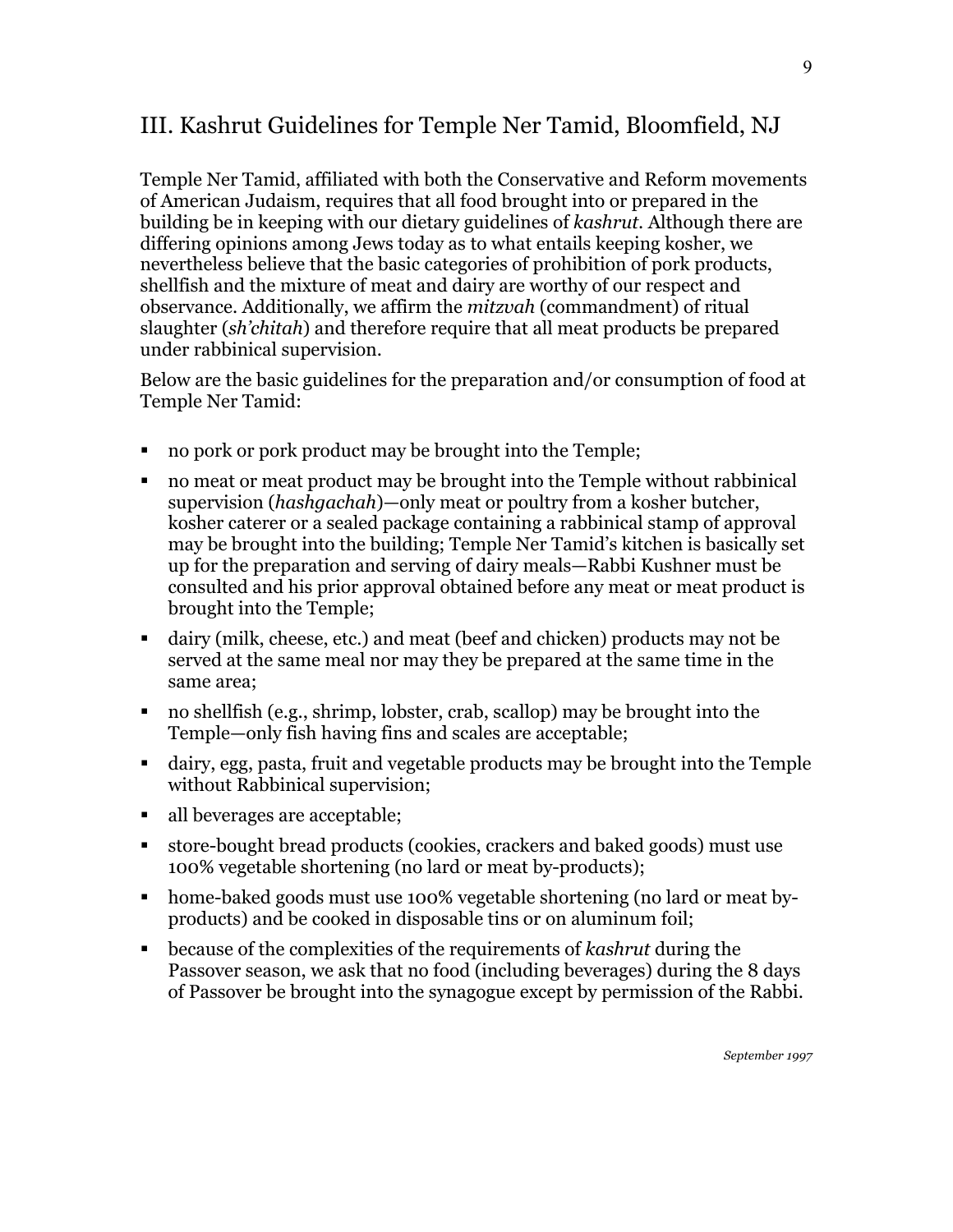#### **IV. TEMPLE B'NAI ISRAEL, Oklahoma City, OK FOOD POLICY**

- 1. For food items to be served at ICSS functions or at Youth activities, the policies of the ICSS Committee and the Youth Committee, respectively, will be followed. (ICSS: Intercongregational Sunday School, a joint program with a neighboring Conservative synagogue).
- 2. The Temple kitchen is not a kosher kitchen and therefore does not prohibit the mixing of milk and meat dishes.
- 3. NO TREIF items are to be brought to or cooked in the Temple for either congregational or for personal consumption. (This prohibits pork products, shrimp, crab, or other shell fish, etc.) The ingredients listed in items such as baked beans and hot dogs must be inspected for pork products, and handled according to this rule.
- 4. No hard liquor may be served in the Temple. Wine, beer, and champagne are exempt from this rule and may be served. (reviewed May 12, 1999 by Ritual & Worship Committee)
- 5. Questions regarding any of the above should be satisfied before purchasing the item in question.

Reviewed and Passed Temple Board February 16, 2000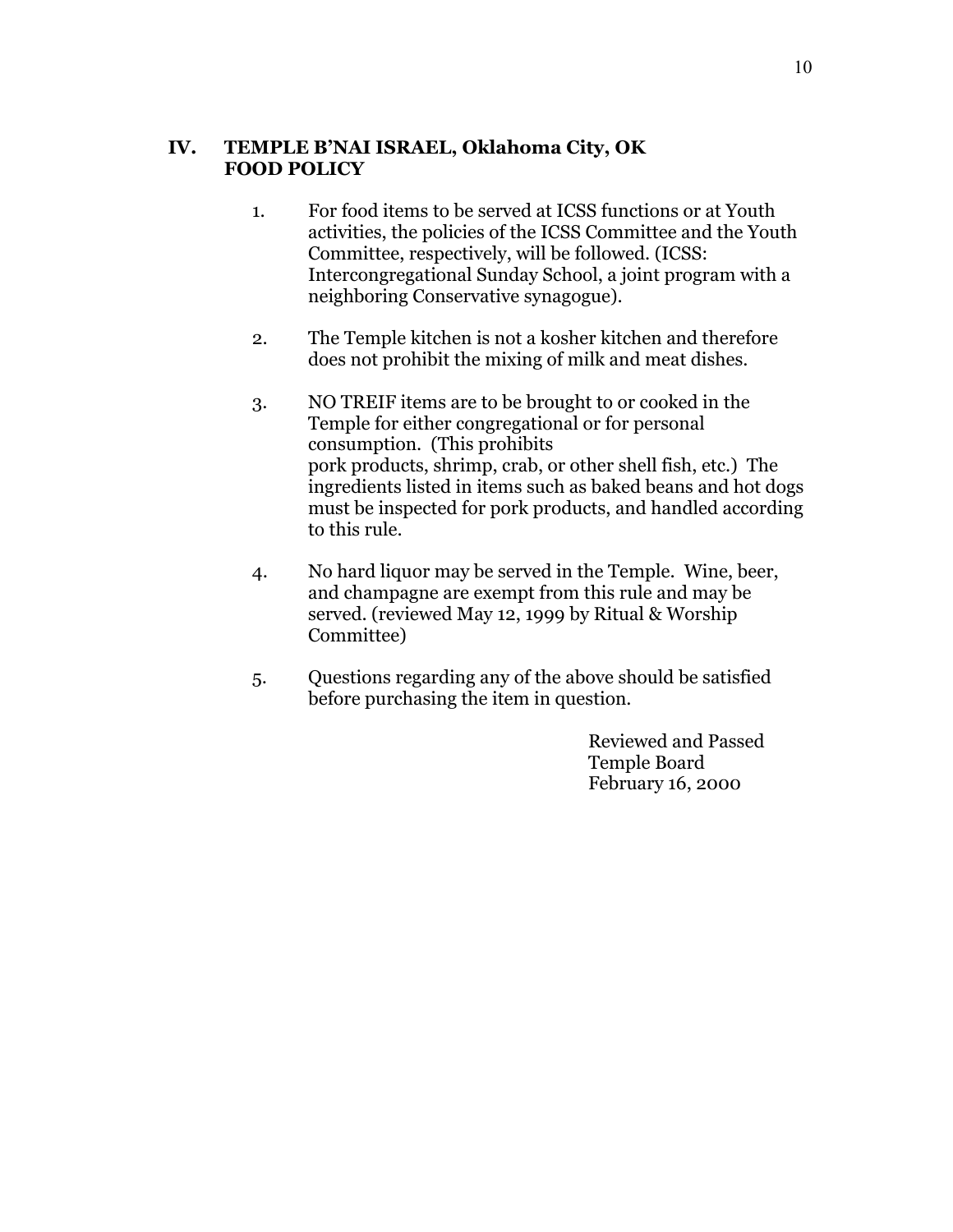### **V. Seeking Holiness Through Sustenance Adopted by the Temple Adat Elohim Board of Directors Thousand Oaks, CA, 30 April 2008**<sup>1</sup>

#### **Introduction:**

Temple Adat Elohim is a proud member of the Union for Reform Judaism. As such, we take seriously our commitment to exploring our tradition anew in each generation – continuing the reforms that started in the desert thousands of years ago.2

Temple Adat Elohim is an open and welcoming congregation that honors Jewish communal traditions, values and practices while respecting personal autonomy. This document on Jewish dietary practices (*kashrut*) seeks to provide a structure that will guide our congregation for synagogue functions but does not presume to dictate a home or personal practice for our members.

As is appropriate for a Reform synagogue, this policy is a creation of the congregation and is informed through a careful study of traditional Biblical and Rabbinic texts, *responsa* literature, and our own understandings of the needs of our community. By engaging in this process, we are following the lead of the Reform Movement and responding to our membership's call for clear and comprehensive guidelines for synagogue practice.

We recognize that this policy will not establish a *kashrut* level that is sufficient for all. However, we believe that this policy honors the values and traditions of Judaism, allowing all who attend our events a level of comfort, and falls respectfully within the continuum of practices of the Reform Movement.

Over the millennia, the reasoning for dietary guidelines in the Jewish community has focused on both health and social consequences. However, a third motive guides us in this policy: The pursuit of *kedusha* (holiness). By observing certain basic dietary practices we affirm our connection with the Jewish people throughout the ages and around the world – a holy community that transcends time and space. By intentionally choosing, preparing and consuming our food we become conscious of all of our actions – a holy self-awareness that strengthens our inner beings. By recognizing the gift of sustenance we acknowledge our blessings – a holy relationship that enhances our lives.

 $\frac{1}{1}$  $<sup>1</sup>$  The previous policy was implemented in 1990.</sup>

 $2^2$  From the 1999 Platform of the Reform Movement: "We are committed to the ongoing study of the whole array of *mitzvot* (sacred obligations) and to the fulfillment of those that address us as individuals and as a community. Some of these *mitzvot* have long been observed by Reform Jews; others, both ancient and modern, demand renewed attention as the result of the unique context of our own times."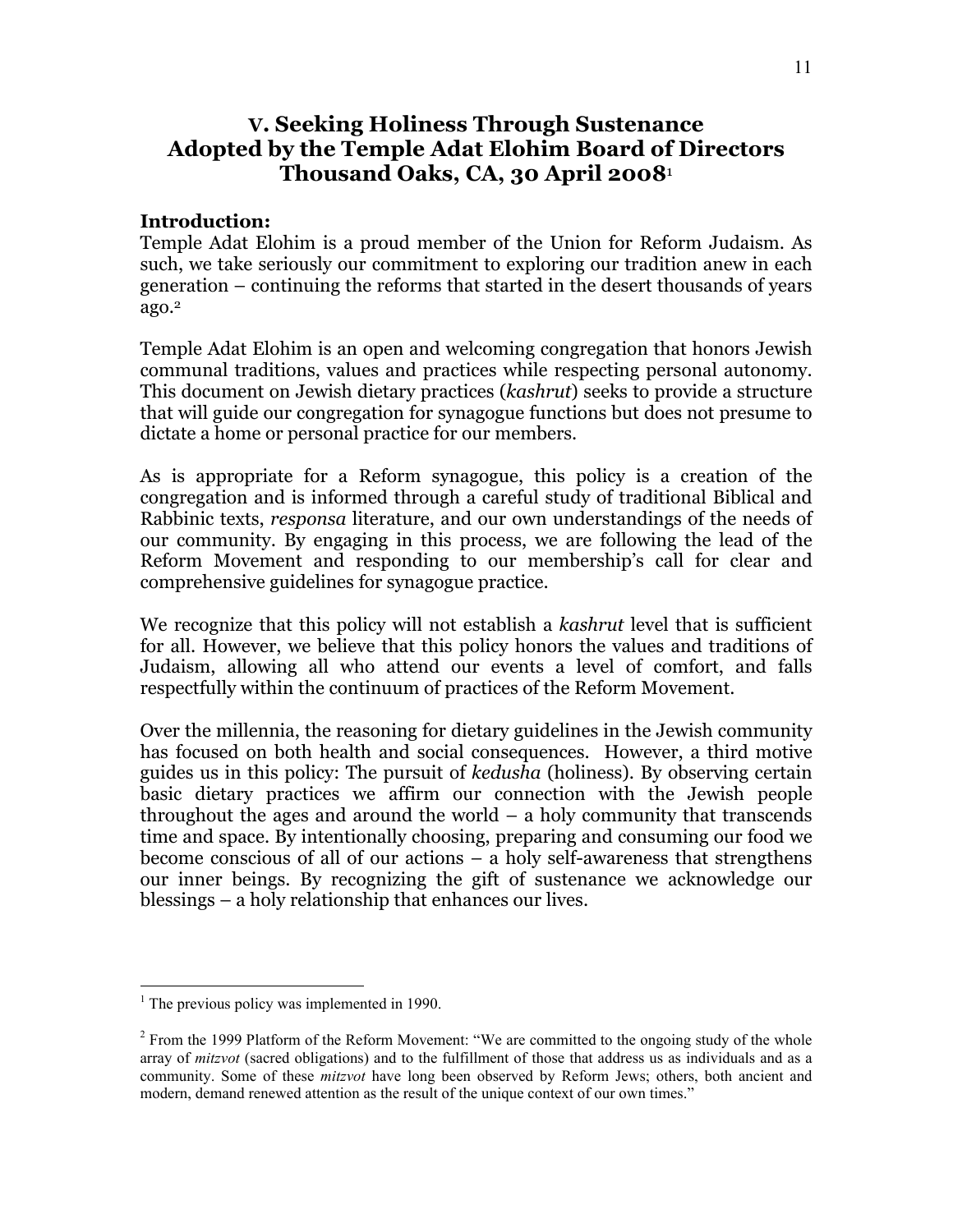It is our hope that this policy will open doors for our community, confirming Temple Adat Elohim as the progressive Jewish center for life-long learning, spiritual growth and connection.

#### **General Guidelines:**

The following policy applies to all food prepared at or brought into the Temple campus. This includes but is not limited to food served for events sponsored by the Temple and Temple affiliates, privately catered events and food that is brought to the Temple for personal consumption.

Pork products, shellfish products or other foods prohibited by the Torah are not permitted.

#### **Temple Sponsored events**3 **& "Pot Lucks"**

Meat and dairy products4 may not be served at the same meal. "Pot Lucks" will be defined in publications as "meat" or "dairy".

#### **Private Events**<sup>5</sup>

Meat and dairy products may not be served or mixed in the same dish (i.e., no meat lasagna). Food must be clearly marked as "meat", "dairy" or "*pareve/*neutral" and may not be served on the same table.

#### **Personal Meals**<sup>6</sup>

Meat and dairy may be mixed for personal consumption.

#### **Passover Guidelines (in addition to the above guidelines)**

No food or drinks containing the following grains may be brought into the Temple: wheat, rye, oats, barley and spelt .

*Matzah* or food made with *matzah* products (which are made from one of these five grains) may be brought to the Temple.

Though not considered kosher for Passover by some communities, products made with corn, rice, beans and other legumes may be brought into the Temple.

#### **We encourage:**

The use of kosher wine.

Labeling all food as "meat", "dairy" or "*pareve*" (does not contain meat or dairy products.)

<sup>&</sup>lt;sup>3</sup> <sup>3</sup> "Temple Sponsored events" are defined as any event sponsored by Temple Adat Elohim or TAE affiliates. This includes but is not limited to Sisterhood, Brotherhood, Mishpacha, Greatest Generation, and Youth Groups.

<sup>&</sup>lt;sup>4</sup> Meat is defined as beef, lamb, chicken, turkey, and duck. Dairy is defined as any milk product including butter, cheese, sour cream, and cream cheese. Fish, eggs, mayonnaise, and soy products are not considered a dairy or meat product but rather "*pareve/*neutral" and therefore can be mixed with dairy or meat.

<sup>&</sup>lt;sup>5</sup> "Private Events" are defined as events arranged through the Temple caterer.

<sup>&</sup>lt;sup>6</sup> "Personal Meals" are defined as food brought to the Temple for personal consumption by students, staff and guests.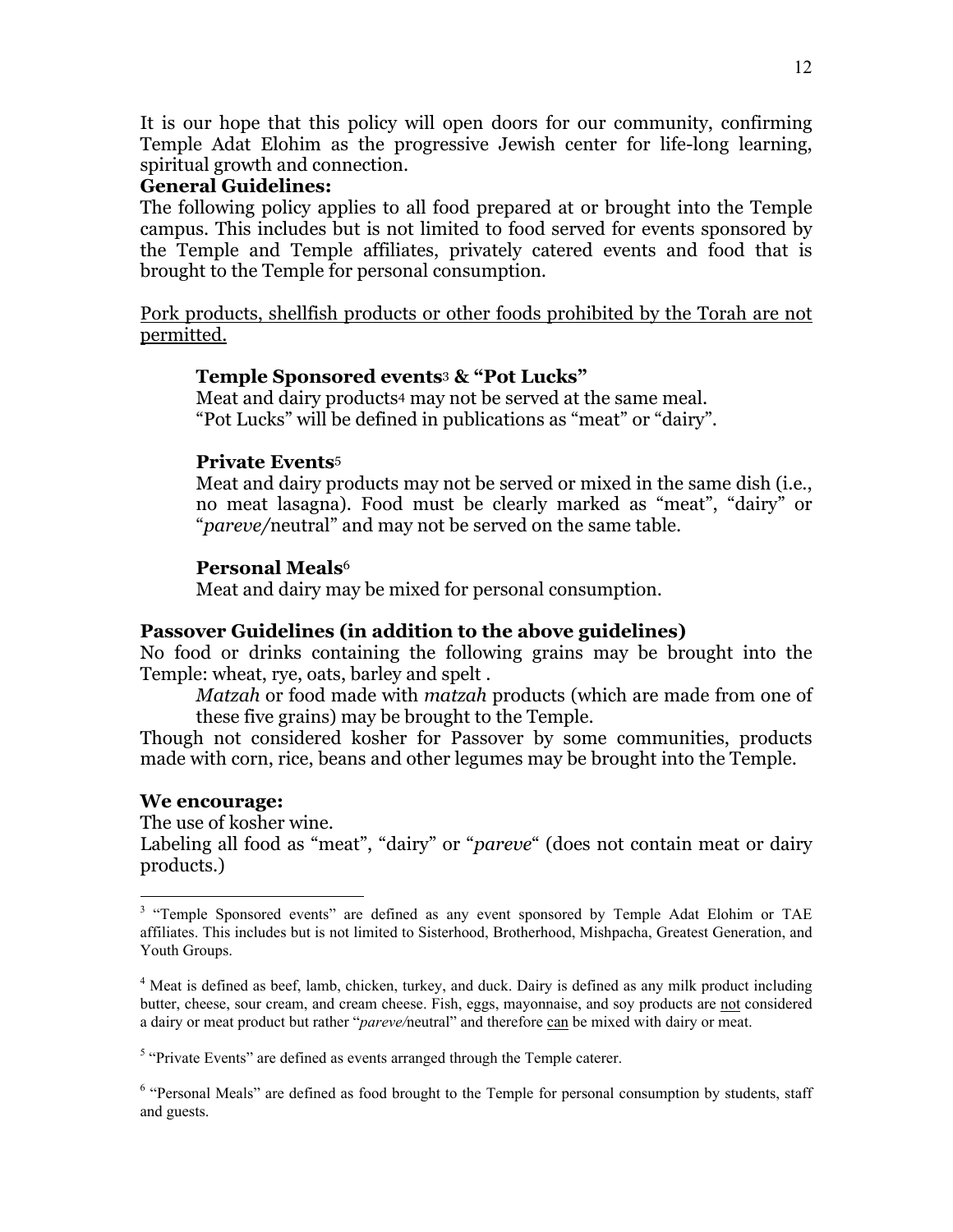Reciting appropriate blessings before and after meals. Auxiliaries and affiliates to follow this policy off site.

#### **This policy does not require the following:**

A Kosher certification or Kosher meat A Kosher supervisor Separate meat and dairy dishes and serving items.

#### **For further clarification of our policy, please speak with one of our Clergy.**

#### **Implementation of this policy:**

All current contracts with the caterer (as of 30 April 2008) will be honored under the 1990 policy. All other guidelines will be effective 6 months after the Board votes for approval. (1 November 2008). The final policy will be printed in the Temple Directory, Bar/Bat Mitzvah handbook and other publications. An educational component on kashrut will be integrated into child and adult education programs.